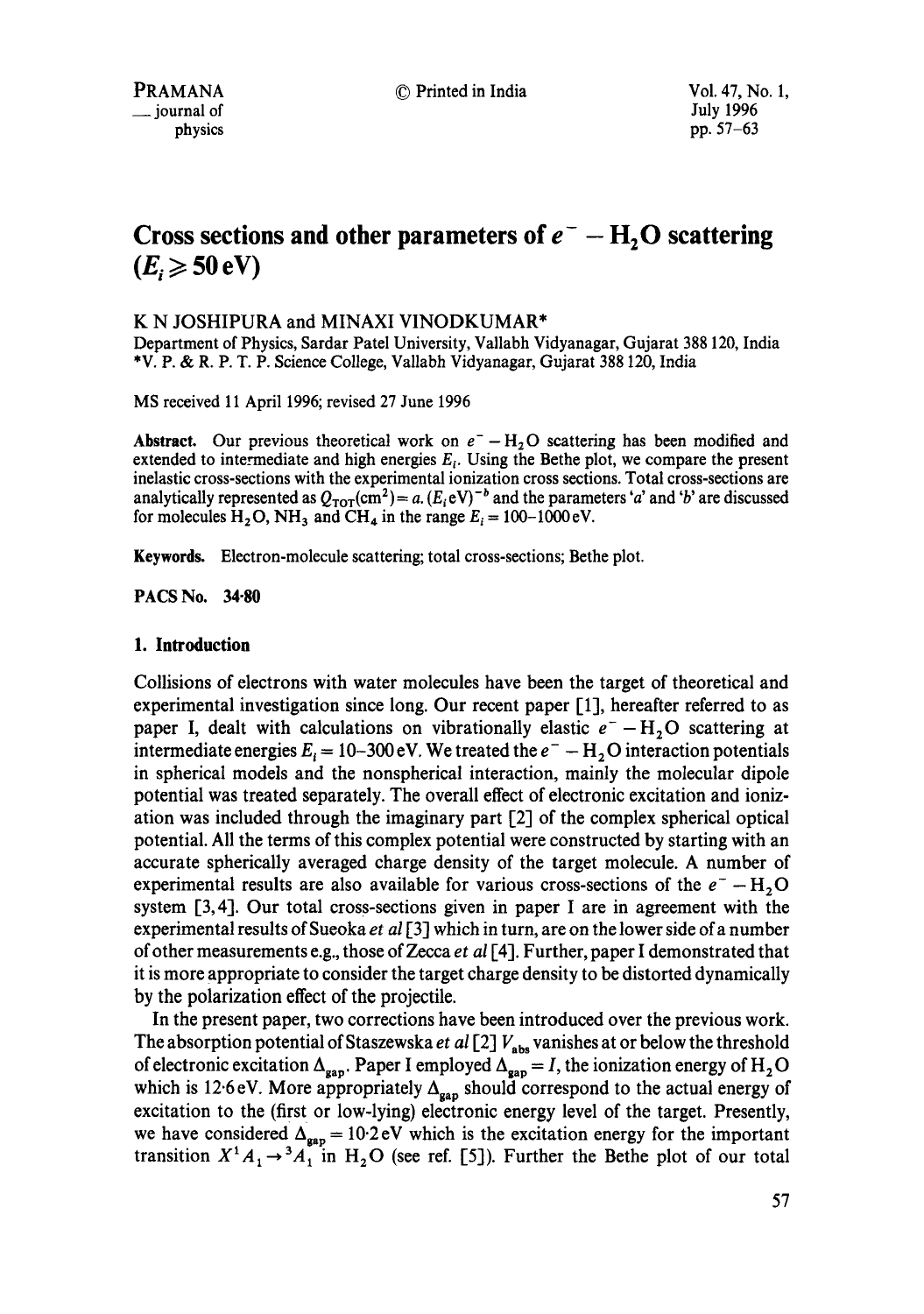### *K N Joshipura and Minaxi Vinodkumar*

inelastic cross-sections  $Q_{\text{inel}}$  is also given here. This now compares meaningfully well with the experimental ionization cross-sections  $Q(H, O^+)$ .

Secondly the vibrational excitation cross-sections calculated recently by Nishimura and Itikawa [6] though important at low and intermediate energies only, may be added incoherently to define the grand total cross-sections. Thus the present work incorporates these two changes and reports grand total cross-sections  $Q_{\text{TOT}}$  at intermediate and high energies  $E_i = 50-2000$  eV. We have also discussed here the scaling laws, or the fitting formulas to investigate the functional dependence of cross-sections on incident energy, especially, above 100 eV. A comparison in this regard has also been made with other 10-electron systems viz.,  $CH_4$  and  $NH_3$ . A consistent picture of  $E_i$ -dependence of  $Q_{\text{TOT}}$  emerges for all the three 10-electron systems. Theoretical expressions in this paper are given in a.u., unless specified otherwise.

# **2. Theoretical aspects**

## *Potentials and scattering calculations*

Katase *et al* [7] have given a simple but accurate spherical single-centre charge-density of  $H_2O$  in the form

$$
\rho_0(r) = \frac{1}{4\pi} \left[ a_1 \exp\left(\frac{-r}{b_1}\right) + a_2 r \exp\left(\frac{-r}{b_2}\right) \right],\tag{1}
$$

where  $a_1 = 4478$ ,  $a_2 = 125$ ,  $b_1 = 0.0602$  and  $b_2 = 0.322$ .

*Ab initio* accurate charge-density of molecules can be calculated using quantum chemistry techniques. This allows for a proper treatment of correlation and exchange potentials of the electron-molecule system  $[8, 9]$ . However, in the present case the model charge-density of (1) accurately reproduces the charge distribution in  $H_2O$ , given in refs  $[10-12]$ . It has a convenient form for carrying out the electron scattering calculations [1].

Considering  $\rho_0(r)$  as the static or unperturbed charge-density of the target, we construct the dynamically distorted charge-density, as in [1]

$$
\rho'(r, E_i) = \rho_0(r) + \rho_{pol}(r, E_i),\tag{2}
$$

where  $\rho_{\text{pol}}$ , the polarized part of the charge-density based on the dynamic polarization potential is given by (5) and (7) of paper I. At high enough electron-energies ( $\geq$  500 eV), as the polarization effect dwindles,  $\rho'(r, E_i)$  merges with  $\rho_0(r)$ , as expected. Now, the complex spherical optical potential of  $e^- - H_2 O$  system consists of static, exchange, polarization and absorption terms. Starting with (1) and (2) given here, we construct all the terms of the optical potential as in [1]. In particular the parameter  $\Delta_{\rm gan}$  in the  $V_{\rm abs}$  of ref. [2] is now chosen to have a more realistic value 10.2 eV, as explained in § 1. This improvement is significant at intermediate energies (say  $\leq 300 \text{ eV}$ ) only. Details of the scattering calculations are given in paper I and are not repeated here. We have calculated the total cross-sections for (elastic + inelastic) scattering viz.,

$$
Q_{\rm T}^{\rm S}(E_i) = Q_{\rm el}(E_i) + Q_{\rm inel}(E_i),\tag{3}
$$

#### **58 Pramana - J. Phys., Vol. 47, No. 1, July 1996**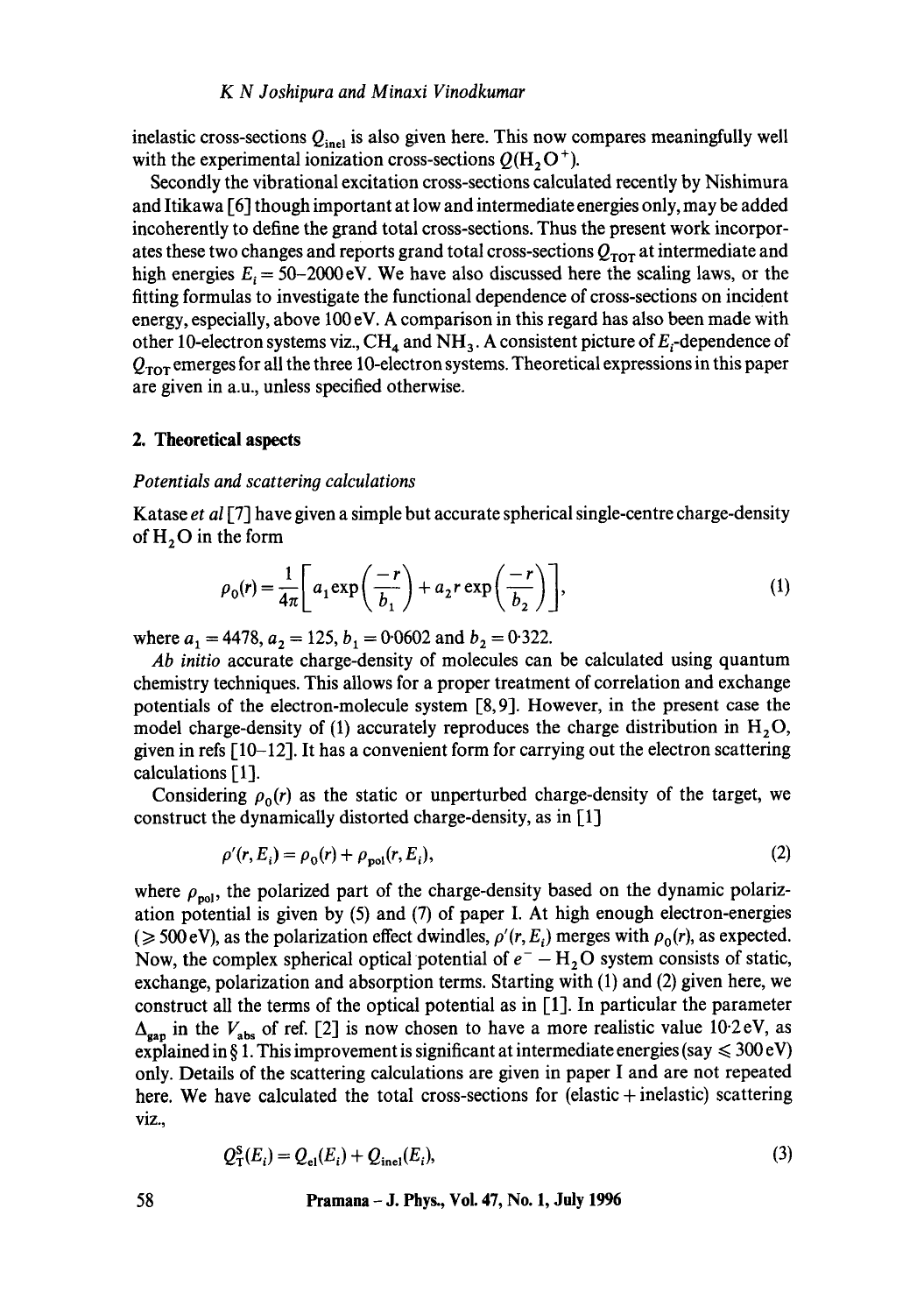*Cross sections of*  $e^- - H_2O$  *scattering* 

where  $Q_{\rm al}$  is the total elastic cross section within the complex potential. The superscript S in  $Q_T^s$  refers to the spherical interactions. The total inelastic cross section  $Q_{\text{inel}}$  shows the cumulative effect of all electronic excitations and the direct ionization, so that  $Q_{\text{inel}} > Q(H_2 O^+)$  at a particular  $E_i$ . Our model does not include dissociative ionization processes and vibrational and rotational excitations. The non-spherical dipole potential dominant at low to intermediate energies, was considered incoherently in [1]. Following this approach for the present energy range, we define the grand total cross-sections of  $e^-$  – H<sub>2</sub>O scattering, i.e.,

$$
Q_{\text{TOT}}(E_i) = Q_{\text{T}}^{S}(E_i) + Q_{01}(D, E_i) + Q_{\text{vib}}(E_i). \tag{4}
$$

We have followed paper I to obtain the dipole rotational excitation cross section  $Q_{01}(D, E_i)$ . These are the total cross-sections for the electron impact  $0 \rightarrow 1$  rotational excitation, calculated in the Born approximation for the molecular dipole of strength D. The vibrationally inelastic integral cross-sections  $Q_{vib}(E_i)$  determined by Nishimura and Itikawa [6] and included here are quite small for  $E_i \ge 30 \text{ eV}$ .

# *The Bethe plot and the fitting formulas*

It is well-known that at high energies the total inelastic cross-sections obey the Bethe asymptotic formula, as given by Inokuti  $\lceil 13 \rceil$ . This is

$$
\frac{Q_{\text{inel}}}{4\pi a_0^2} \frac{E_i}{R} = (-M_{\text{tot}}^2) \ln\left(\frac{E_i}{R}\right) + M_{\text{tot}}^2 \ln\left[4C_{\text{tot}}\right] + O\left(\frac{R}{E_i}\right),\tag{5}
$$

where  $a_0$  is the Bohr-radius and R is the Rydberg unit of energy. The parameter  $M_{\text{tot}}^2$  measuring the slope of the Bethe plot, is the square of the total dipole-matrix element. This formula is presently applied to our  $Q_{\text{inel}}$  results as well as to the total (direct) ionization cross-sections  $Q(H_2O^+)$  recently measured by Srivastava [14].

We next consider the  $E_i$ -dependence of the total electron scattering cross-sections  $Q_{\text{TOT}}$  of H<sub>2</sub>O vis-a-vis the other two well-known 10-electron molecules CH<sub>4</sub> and NH<sub>3</sub>. Nishimura and Tawara [15] have given the following fitting formulas for  $\text{CH}_4$  and other hydrocarbons, applicable to intermediate energies.

$$
Q_{\text{TOT}} = \frac{a}{\sqrt{E_i}}.\tag{6a}
$$

$$
=b\sqrt{\frac{\alpha_0}{E_i}}.\tag{6b}
$$

These two expressions, with 'a' and 'b' as typical molecular parameters and  $\alpha_0$  as the target polarizability, emphasize  $E_i^{-1/2}$  dependence of the cross-sections in the range 50-500eV.

Zecca *et al* [16] found that their measured values for  $NH_3$ ,  $SiH_4$  and  $H_2S$  targets are in accordance with the following formula, based on the Yukawa potential with the Born approximation, at  $E_i > 200 \text{ eV}$ .

$$
Q_{\text{TOT}}(E_i) = \frac{\sigma_0 B}{B + \sigma_0 E_i}.\tag{7}
$$

**Pramana- J. Phys., Vol. 47, No. 1, July 1996 59**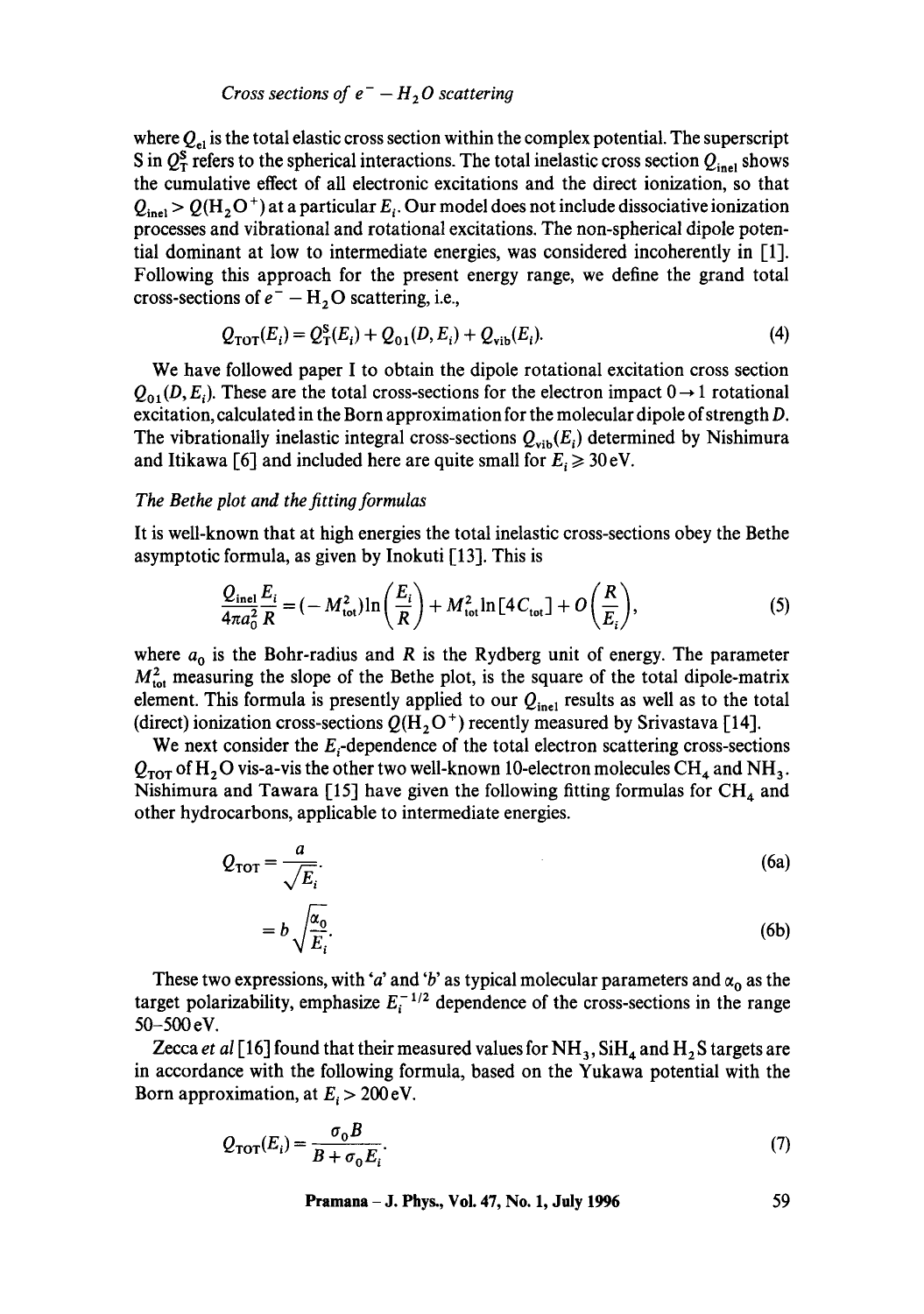## *K N Joshipura and Minaxi Vinodkumar*

The present theoretical results on  $H<sub>2</sub>O$  are based on the partial wave analysis of the complex optical potential. This consists of short-range (static  $+$  exchange) potentials, intermediate range absorption potential and the long range polarization potential. Hence we have represented the grand-total cross-sections  $Q_{\text{tot}}$  (in cm<sup>2</sup>) in a general form, as a function of energy (eV), viz.,

$$
Q_{\text{TOT}}(E_i) = a(E_i)^{-b},\tag{8}
$$

where 'a' and 'b' are our target-dependent parameters. This formula is found to be suitable for the present results in the range  $100-1000$  eV. Now, in order to apply (8) to the other 10-electron systems  $CH_4$  and  $NH_3$ , we calculated their cross-sections through our modified additivity rule for  $e^-$ -molecule scattering at high energies as given in [17]. Here the cross-sections of short-range atomic potentials in the molecule, i.e.  $Q_{SR}(i)$  are added together and the long range (polarization) contribution  $Q_{\text{pol}}(M)$  is considered at the direct molecular level. Thus, with 'n' atoms in a molecule

$$
Q_{\text{TOT}}(E_i) = \sum_{i=1}^{n} Q_{\text{SR}}(i) + Q_{\text{pol}}(M). \tag{9}
$$

This formulation goes over to the simple 'additivity rule' [18, 19] at high energies. The cross-sections of  $H_2O$ , CH<sub>4</sub> and NH<sub>3</sub> are found to have an identical  $E_i$  dependence, as discussed in the next section.

## **3. Results, discussion and conclusion**

In a spherical model for  $H_2O$ , the total elastic cross-sections  $Q_{el}$  and the total inelastic cross-sections  $Q_{\text{inel}}$  are calculated to obtain  $Q_T^S(E_i)$ , vide eq. (3). The present values of  $Q_{\text{inel}}$  are somewhat higher (up to about 300eV) than the previous values [1], in view of our choice of  $\Delta_{\text{gap}}$ . The present values lie above the total (direct) ionization cross-sections  $Q(H_2O^+)$  of Srivastava [14], as it should be. The grand-total crosssections  $Q_{\text{TOT}}$  are obtained incoherently through (4).

We now discuss the results of the present calculations in terms of the analytical fits given in (5) and (8). Consider figure 1 which shows the graphical representation of the fitting formula of (5) for  $e^- - H_2O$  scattering. Both the present  $Q_{\text{inel}}$  as well as the experimental  $Q(H_2O^+)$  plotted here, are found to obey this relation at high energies (above 100 eV) and yield straight lines with an identical slope  $M_{\text{tot}}^2 = 4.28$ . This quantity is related to the optical oscillator strength of the molecule. The present value of  $M_{\text{tot}}^2$  differs from that in an earlier calculation [20] wherein the ionization energy is taken in place of  $\Delta_{\rm gap}$ .

Let us next consider our results on the grand total cross-sections  $Q_{\text{TOT}}$  calculated for the energy range  $E_i = 50-2000$  eV. In figure 2, these cross-sections are plotted as functions of energy, and compared with some of the experimental data. For  $H_2O$ , our theoretical results are now in a very good agreement with the measurements of Zecea *et al* [4] throughout the present energy range. The experimental data of Sueoka *et al*  [3] available up to 300 eV are on the lower side. Thus the present results are in a good general accord with the relevant experiments, and the modifications done here over paper I are meaningful.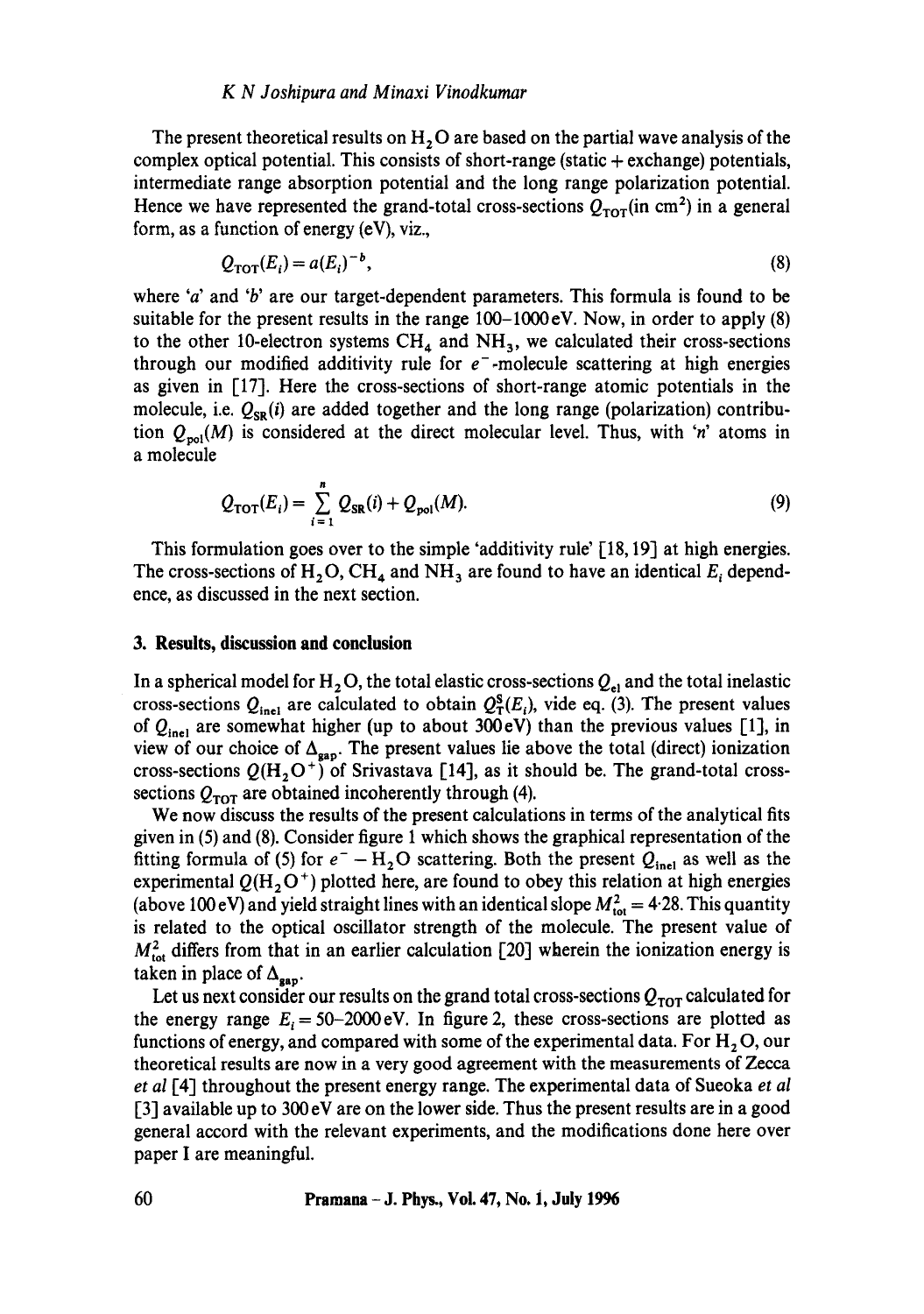*Cross sections of*  $e^- - H_2O$  *scattering* 



**Figure 1.** Bethe plots for H20. present Qincl; --- experimental  $Q(H<sub>2</sub>O<sup>+</sup>)$ , vide ref. [14].



Figure 2. Total (elastic + inelastic) cross-sections at various energies. Lower curve – present  $H_2O$  results. ( $\Box$  Sueoka *et al* [3],  $\ast$  Zecca *et al* [4]). Upper curve —— represents our results for  $CH_4$  (eq. 9),  $---$  Jiang *et al* [19]. Experimental data for  $\text{CH}_4$ :  $\bigcirc$  Dababneh *et al* [21],  $\Delta$  Zecca *et al* [16].

**Pramana – J. Phys., Vol. 47, No. 1, July 1996** 61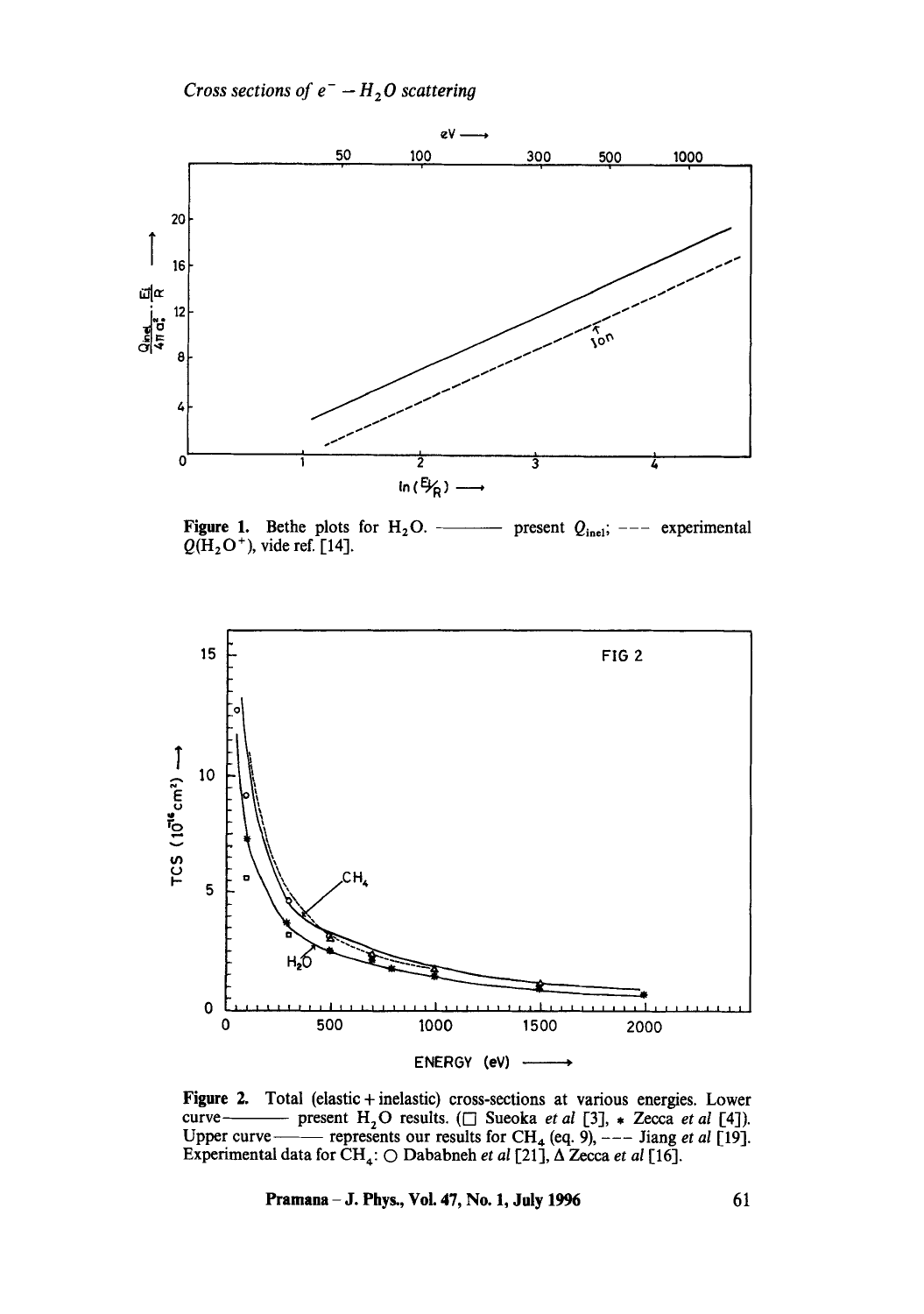| System                    | a      | h     | Polarizability<br>$\lambda^3$ |
|---------------------------|--------|-------|-------------------------------|
|                           | 239.94 | 0.742 | 1.45                          |
| $H_2O$<br>NH <sub>3</sub> | 307.25 | 0.753 | 2.26                          |
| $CH_{4}$                  | 352.24 | 0.757 | 2.59                          |

Table 1. The fitting parameters of eq. (8).

We next examine the energy *dependence* of the total cross-sections of iso-electronic systems  $H_2O$ , NH<sub>3</sub> and CH<sub>4</sub>, in the energy range 100–1000 eV. For this purpose we calculated the  $Q_{\text{TOT}}$  for NH<sub>3</sub> and CH<sub>4</sub> by employing (9). In figure 2 the cross-sections of only  $H_2O$  and CH<sub>4</sub> are shown, for simplicity. For CH<sub>4</sub> our results compare favourably with other theoretical [19] as well as experimental [16, 21] results. Now the present results are fitted to the analytical formula of(8). The constants 'a' and 'b' for the present targets are given in table 1. Here  $Q_{\text{TOT}}$  is in  $10^{-16}$  cm<sup>2</sup> and  $E_i$  is in eV.

We observe from table 1 that all the three 10-electron systems exhibit a similar dependence of  $Q_{\text{TOT}}$  viz.,  $(E_i)^{-0.75}$ , since 'b' is practically the same for all of them. The other parameter, 'a' is different for each of these molecules and appears to depend on their polarizability  $\alpha_0$ . This is clear from the polarizabilities given in table 1. With the parameters given here, eq. (8) very accurately reproduces our theoretical results for all the three molecules in the energy range 100-1000eV. A similar analysis should be extended to HF molecule, which also has 10 electrons.

Thus in this paper we have considered some more aspects of total electron scattering cross-sections of  $H<sub>2</sub>O$  at intermediate and high impact energies. Our previous results are now improved and extended to facilitate further studies. Our total inelastic cross-sections are consistent with the measured ionization cross-sections, barring dissociative ionization. Our  $Q_{\text{inel}}$  values obey the well-known Bethe formula, (5). As regards the total cross-sections  $Q_{\text{TOT}}$ , systematic relations are confirmed here for the target sequence  $H_2O-NH_3-CH_4$ . At a fixed  $E_i$ , the cross-sections increase along this sequence, but tend to merge at high enough energies. The present results follow the energy dependence given through (8) and table 1.

It would be desirable to consider accurate *ab initio* charge-densities and corresponding static-exchange potentials in e-molecule scattering.

## **Acknowledgement**

One of the authors (KNJ) is thankful to the University Grants Commission, New Delhi, for a major research project.

# **References**

- [1] K N Joshipura, Minaxi Vinodkumar and P M Patel, *Pramana J. Phys.* 43, 495 (1994)
- [2] G Staszewska, D Schwenke, D Thirumalai and D G Truhlar, *Phys. Rev.* A28, 2740 (1983)
- [3] O Sueoka, S Moil and Y Katayama, *J. Phys.* B19, L373 (1986); *J. Phys.* B20, 3237 (1987)
- [4] A Zecca, G P Karwasz, S Oss, R Grisenti and R S Brusa, *J. Phys.* B20, L133 (1987)